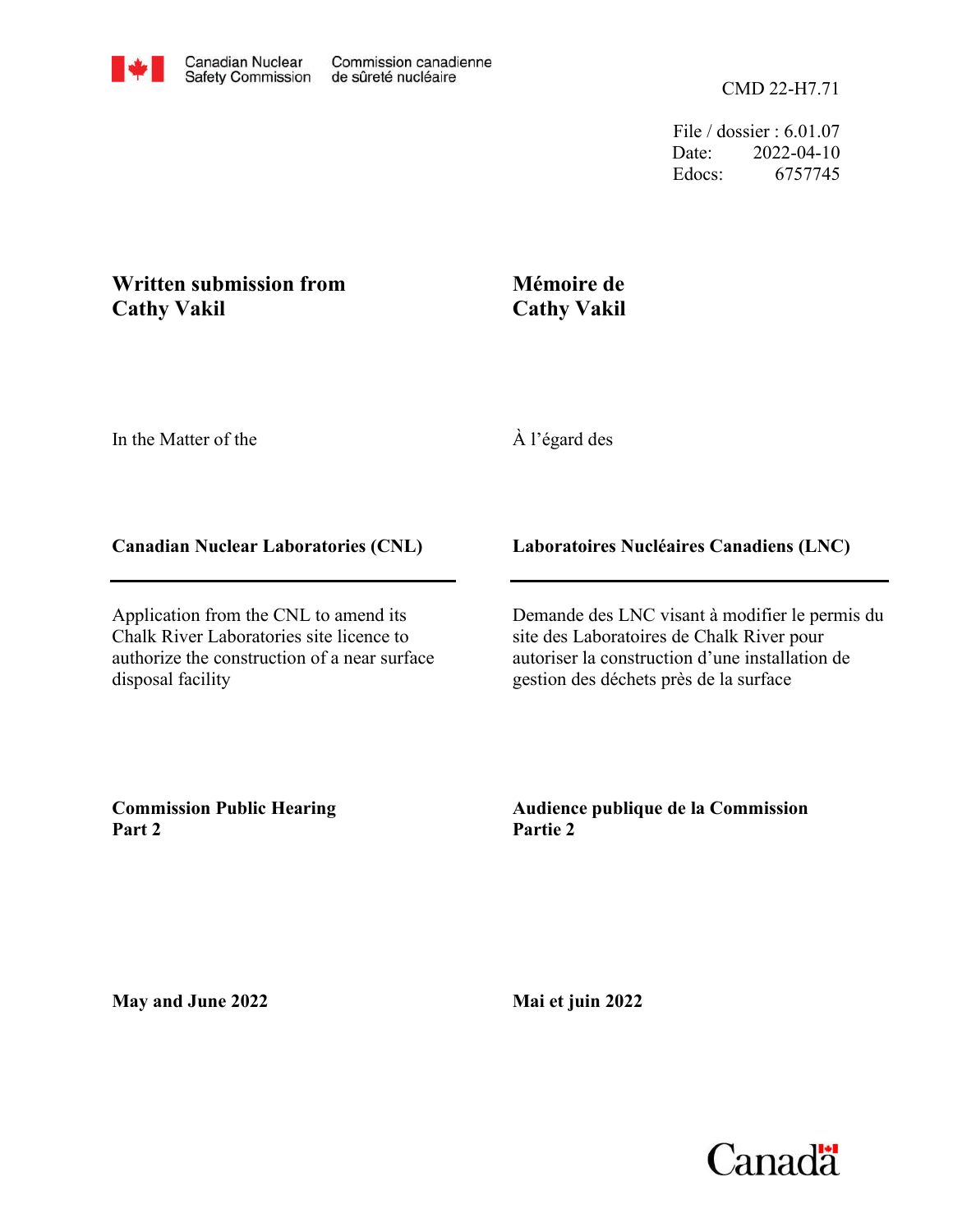## **Intervention** - **May 31 Public Commission Hearing – Canadian Nuclear Laboratories Near Surface Disposal Facility**

**Submitted by:** Dr. Cathy Vakil, Assistant Professor, Department of Family Medicine, Queen's University, Kingston, ON

I appreciate the opportunity to participate in this public hearing regarding the proposed Near Surface Disposal Facility at Chalk River. I am a retired family doctor and am very concerned about the direction our government is taking with regard to increasing nuclear capacity in Canada with respect to small modular nuclear reactors (SMNRs). Clearly, we have no solution to the disposal/management of the highly toxic long-lived radioactive waste we have already stockpiled, and no one worldwide has ever succeeded in this endeavour. We absolutely should not be adding to this accumulated toxic waste by introducing yet another generation of astronomically expensive, dangerous, waste-producing nuclear generators. Radiation, in any dose, is harmful to health and as a physician I feel obliged to speak out on this issue, in the form of this written intervention.

This intervention addresses the proposal of a multi-national consortium (SNC Lavalin, Fluor and Jacobs) to dump one million tonnes of radioactive and other hazardous waste next to the Ottawa River on the grounds of the Chalk River Laboratories. Opposition to this project includes the Assembly of First Nations and over 140 Quebec and Ontario municipalities. I join them in vehemently opposing this project.

This giant landfill site is located one kilometre from the Ottawa River, which is a drinking water source for almost two million people. It is also on a fault line making it earthquake prone. It is also tornado prone, and the bedrock is porous and fractured, making it extremely likely that the mound would leak toxic radioactive components that would easily make their way to the Ottawa River through local wetlands. Trying to manage and remediate the